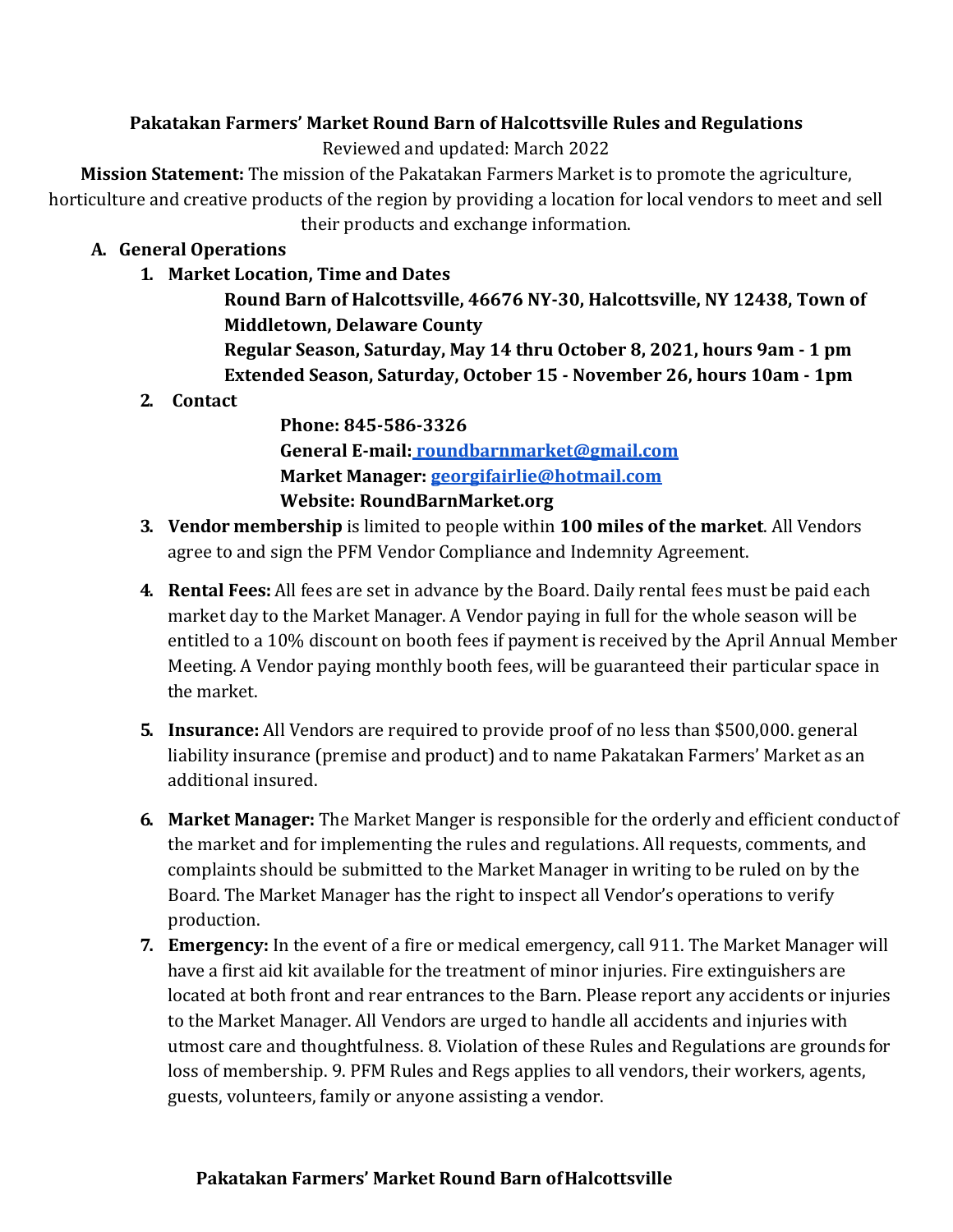# **B. CODE of CONDUCT**

**1.** Practice patience and understanding to customers, other Vendors, and Market Manager.

- **2.** Demonstrate sensitivity to people of all ages, ethnicities and diversities.
- **3.** Treat customers with courtesy, respect, and honesty.
- **4.** Assist other vendors whenever possible.
- **5.** Treat other vendors and their property with respect and understanding.
- **6.** Notify Market Manager immediately of any unsafe conditions or grievances.
- **7.** Resolve conflicts in an unobtrusive manner.
- **8.** Do not use or condone profanity or vulgarity towards any other person, either by actionsor in any language.
- **9.**No vendor may be under the influence of any drugs or alcohol while participating at the market; or use prescription or over-the-counter drugs that impair their ability to operate their booth in a safe manner.
- **10.**The Market Manager has the right to remove any vendor whose conduct is disruptiveor harmful to the integrity of the market customers and other vendors. Disruptive or harmful behavior may be described as but is not limited to: An act of assault, harassment or intimidation; including angry yelling, hawking, use of abusive language, fighting, discriminatory or hate-crime behavior, acting in an unprofessional manner, negatively affecting the market atmosphere or reputation.
- **11.**Please cooperate with other PFM Vendor's, the PFM Market Manager and PFMMarket Board to maintain the unique atmosphere and appeal of our market.

**C. PRODUCTS:** Vendors may only sell PFM Board approved products listed on their Vendor Registration Form. The following is a list of previously approved products sold at the Market: vegetables, fruit, plants, herbs, nursery stock, eggs, meat and fish, butter, fleece, wool, jams and jellies, wax, Christmas trees, grains, soil, flowers and leaves, firewood, feathers, cheese, yogurt, cider, honey, baked goods, confectionery, prepared foods, compost, animal and bird feed, crafts. Any additional products not listed on a Vendor Registration Form must have Board approval prior to sale. Vendors can request approval for new products in written form to the Market Manager for subsequent Board review. A minimum of 60% of products being sold at the Market are to be agricultural products. A limited number of duplicated products will be allowed at the discretion of the Board.

- **1.Brokered:** Agricultural products which a Vendor does not grow, or produce may be sold at the Market with Board approval. Brokered products must be clearly labeled at the Market indicating name and location of farmer or producer.
- **2.Crafts:** All crafts must be of high-quality workmanship, designed and executed by the craftsperson(s) within 100 miles of the Market. Commercial duplication, printing, and/or items assembled from kits do not qualify. Basic patterns may be used. Manufactured materials and products may be incorporated into the craftwork, such as: jewelry findings, furniture hardware and basic notions, provided the skill of the craftsperson or the hand work sufficiently transforms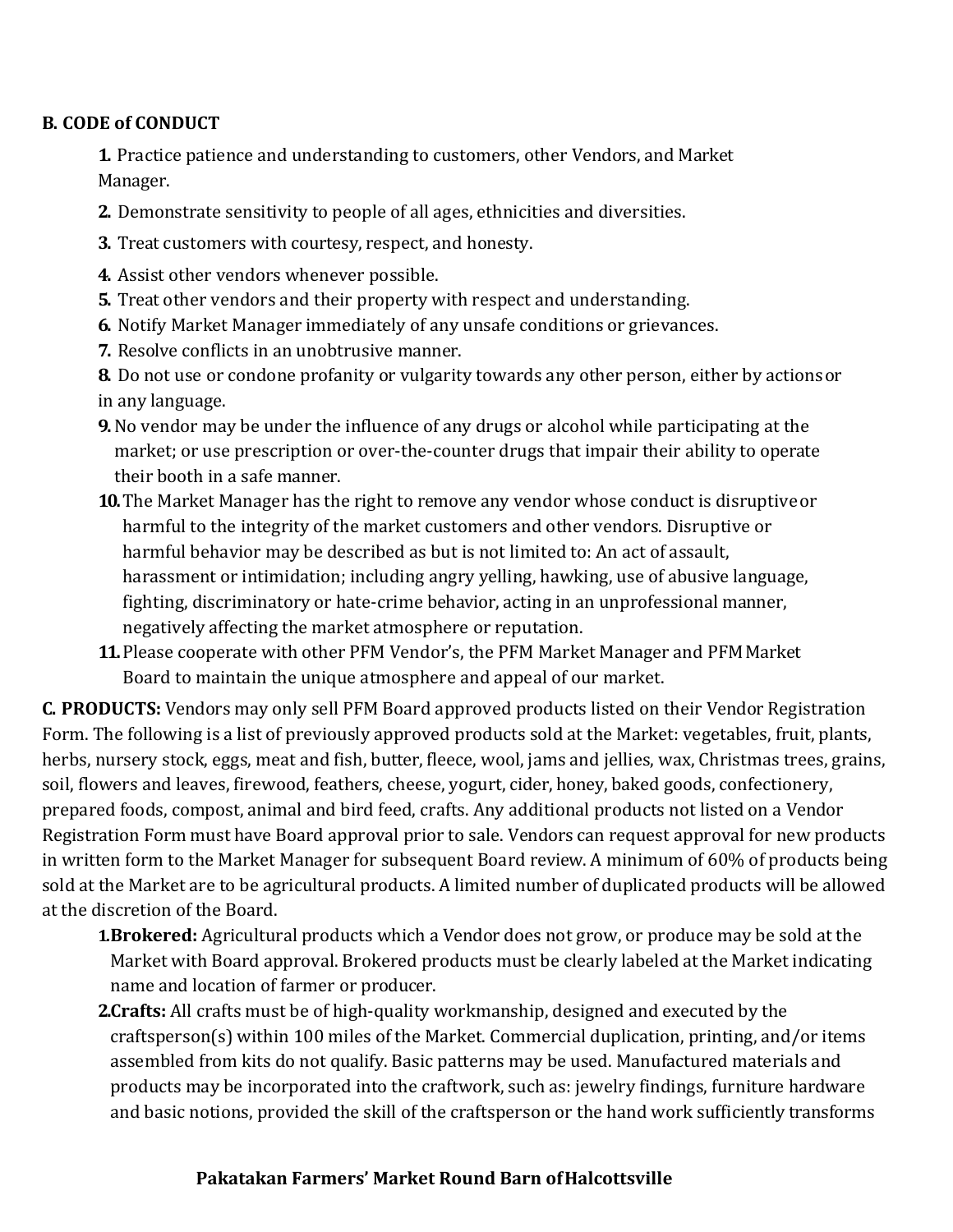the item to turn it into the unique work of the craftsperson. Copies of another's work or design will not be acceptable. A craftsperson's product should reflect considerable skill and talent. Approval of all craftsperson's is contingent on Board approval of samples.

- **3.Food Preparation and Cooking:** Anyone preparing food at the market or selling a food for consumption at the market must have prior approval by the Board. All prepared, take- out, food must comply with local, state, and federal regulations. Licenses must be procured in accordance with the laws and all necessary safety equipment must be installed in compliance with these laws. Open flame for cooking will be permitted on the grounds with prior written approval ofthe Board. Anyone cooking with an open flame must provide a properly maintained fireextinguisher. No cooking is allowed in the barn.
- **4.FMNP:** All vendors who participate in the WIC NY State Farmers' Market Nutrition Program must certify that at least 50% of the produce they bring to market has been grown by themon their own land or on land that they rent for such purposes.

### F. **SELLING:**

- 1.**Displays:** All vendors are responsible for bringing their own tables, display racks, backdrops, etc. Outdoor vendors are responsible for bringing their own tents or canopies. All tents and canopies must be constructed of tubular metal and be well anchored and secured. The canopy for a single booth can be no larger than 10 feet x 10 feet X 10 feet. Exceptions for type of display and products for sale, may be made at the discretion of the Market Manager. Customers should easily be able to access products on display. Displays should be constructed in such a way that they do not pose a hazard to customers or neighboring vendors. All displays, tables and counters must be clean, neat, attractive, and kept properly maintained at all times. Vendors shall not attach any item to any market structure without permission of Market Manager.
- 2. **Employees:** All employees of any Vendor at the Market are bound by the rules and regulations of the market and by all local, state and federal laws. Vendors are responsible for all employees at the Market to read the Market rules; therefore, any disciplinary action will be taken through the responsible Vendor.
- 3. **False Advertising:** It is unlawful to misrepresent and make false claims on any products sold at the Market.
- 4. **Licenses and Certificates:** We require you provide copies of any paperwork or licenses you need to produce and sell your products. Some examples: NY State sales tax registration, home processing inspection report, organic certificate, food processing license or food establishment permit, nursery license, commercial boat license, food fish license and species permits, aquaculture permits, farm winery and wine tasting license, milk & dairy licenses, 5A slaughterhouse license. Note that NYS Agriculture and Markets requires you to have a 20c license for any cutting or processing at the market stall.
- 5. **Measurements:** Vendors selling by weight must have scales approved and calibrated by the Delaware County Department of Weights and Measures and scales must be kept in accurate condition throughout their use in the market. Anyone found giving incorrect weights to the public will be asked to leave the premises.
- 6. **Noise:** Continual hawking of one's wares or other extraneous noise will not be allowed. Please

#### **Pakatakan Farmers' Market Round Barn ofHalcottsville**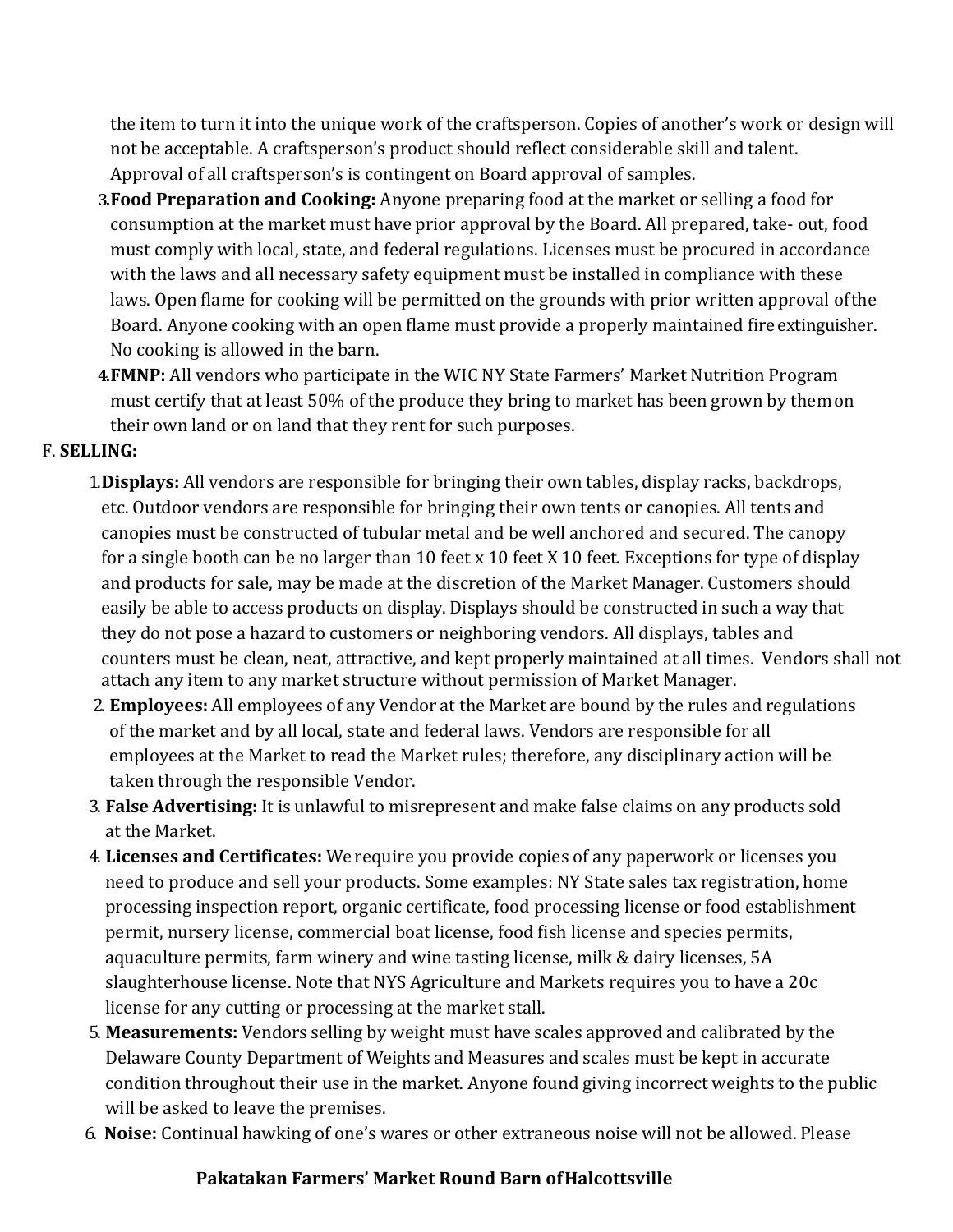be considerate of customers and fellow vendors. No PA systems or music system will be allowed.

- 7. **Public:** It is the policy of this Market to treat the public with courtesy, respect, and honesty. Anyone found cheating or being discourteous to the public will be asked to leave the Market.
- 8. **Vendor Equipment:** All vendors will keep their equipment in good repair and in excellent operating condition at all times. Maintenance and insurance of vendor equipment is the responsibility of the individual vendor. The PFM will not be responsible for any equipment, fixtures or products kept in the market storage facility. It will be the Market Manager's responsibility to secure the storage facility between market days.

**E. RESERVED BOOTH SPACE:** Each vendor will be required to sign a Vendor Compliance and Indemnity Agreement. The Market Manager assigns reserved spaces at the beginning of the season.

- 1. **Attendance:** Each Vendor agrees to operate his/her booth every market day for the entire season. Any Vendor who does not operate their booth for two consecutive market days can asked to withdraw from the Market, with no refund. It is the Vendor's responsibility to notifythe Market Manager by 8:00am on any market day he/she cannot be in attendance. Notification does not forfeit payment responsibility. Emergency absences will be reviewed by the Market Manager on a case-by-case basis and use her discretion to permit exemption from attendance requirements.
- 2.**Booths:** The basic booth space is approximately 10 x 10 feet for outdoor booths and approximately 80 square feet for indoor booths. Dividers between booths or display elements between booths can be no higher than four (4) feet. All booth spaces have specific boundary lines and all vendors must stay within these boundaries. Spreading out beyond boundary lines may result in additional booth fees for the Vendor, said booth fees determined by the Board. If additional space is required the request must be in writing to the board. Additional tents cannot be added without prior approval. All booths should be neat and attractively set up. The Market reserves the right to utilize the space for the day.
- 3. **Booth Identification:** All booths must be clearly identified with name of business. Signs should be no higher than two (2) feet and no longer than eight (8) feet and must be placed within the confines of the booth. All signs should be neat and attractive. The Market Manager reserves that right to request alterations. No flashing signs, flashing lights or sound equipment are allowed.
- 4. **Cleaning:** Vendor's garbage is to be discarded into the dumpsters next to the barn, not trash cans. All vendors are responsible for keeping their areas clean during the market day andfor leaving their booth area clean at the end of the market day. Do not trim in the aisles and all trimming must be done behind your stand or outside away from public areas.
- 5. **Hours of Use:** Official Market hours are set by the Board and are currently 9 AM to 1 PM every Saturday mid-May thru end of November. The sale of any goods outside these hours is strictly forbidden. All vendors must set up and be in operation by the opening hour and must stay set up till closing. If a Vendor should sell out of goods early, they are required to be in attendance till